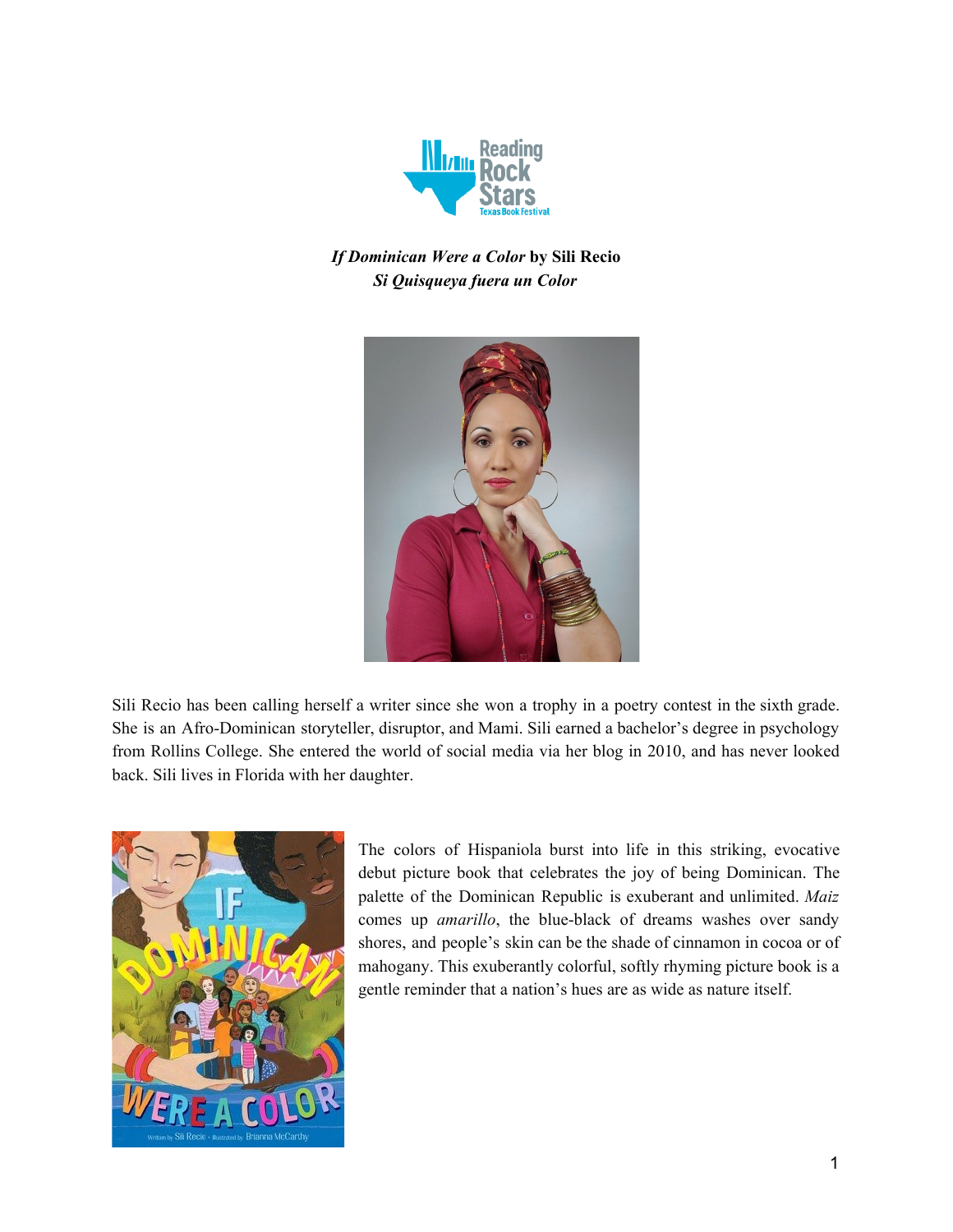**RRS connection to TEKS: Please refer to TEKS for English Language Arts and Reading:**

- *● Comprehension skills*
- *● Response skills*
- *● Author's purpose and craft*
- *● Composition I: Writing*
- *● Composition II: Genres*
- *● Inquiry and research*

#### **Vocabulary:**

- Dominican Republic
- Intergenerational love
- Self love / positive self image
- Asset-based thinking
- Caribbean
- Colorful
- Bilingualism
- Haiti
- Hair
- Culture
- Metaphor
- Community cultural wealth
- Portrait
- Hispanic / Black joy
- Seasons

### **Pre-reading engagement:**

- What does an author do? Think about the title of the book? What does it tell us about the book?
- What do you think the book will be about? Who does this book remind you of?
- What does an illustrator do?
- Look at the artwork. What do you see? How does the artwork make you feel?
- This book is in English and Spanish. Does your family speak English and Spanish?
- Read the author and illustrator's biographies together. What did you learn about them?
- Ask your librarian for their suggestions on other Latinx children's books written in English and Spanish.
- Locate the Dominican Republic and do more research about this country!

### **While/post reading engagement:**

- How would you describe the people in these illustrations? What details about the illustrations make you think that?
- Mimic the pose/ the facial expressions / motions that the people in the illustrations are making!
- What 5 colors come to mind when you think about the place you are from? Now draw a picture of that place using those colors.
- Complete the sentence! "If (insert name of your hometown) were a color, it would be \_\_\_\_\_\_\_!"